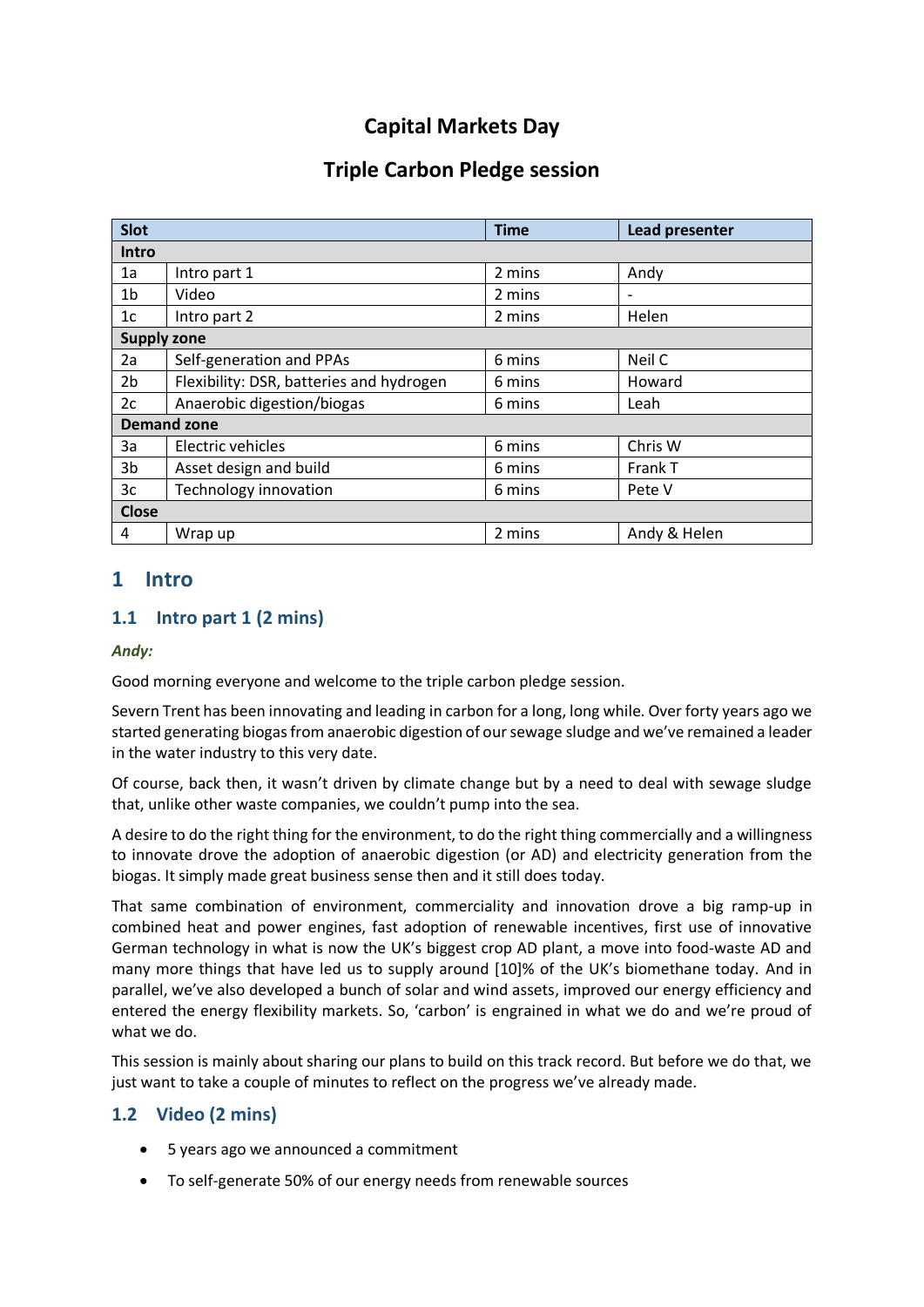- Many thought we were mad
- But we knew it was the right thing to do
- Since then we've been busy
- X GWh solar...enough to cover x football pitches
- X GWh wind…powering xxx
- 400 GWh anaerobic digestion…enough to power 100,000 homes for a year
- Acquiring Agrivert in 2018 made us the biggest AD operator in the UK
- Our hard work paid off
- And in 2019, we delivered our commitment a year early
- Generating our own renewable energy has helped us reduce our carbon emissions by 63% since 2002…almost twice the average UK reduction
- But we know this isn't enough
- Which is why last year we announced our triple carbon pledge
- 100% renewable energy
- 100% electric vehicles
- Net zero emissions
- All by 2030
- And today we're announcing our commitment to Science Based Targets…ensuring we're aligned with the goals of the Paris Agreement
- We are determined to play our part in tackling climate change

#### **1.3 Intro part 2 (2 mins)**

#### *Helen:*

No matter how well we've done, we always want to do better and that's particularly true given the climate challenges that we face today. We want to take a leading role in adaptation and mitigation and we're well placed to do it. That's why we made our bold commitment to our triple carbon pledge.

And as you've just heard on the video, today we're also announcing that we're committing to Science-Based Targets, which will help to ensure we deliver our net zero commitment in a way that is consistent with the goals of the Paris Agreement. This will see us place even greater emphasis on reducing our scope 1 and 2 emissions through direct action on our own operations, and we'll also be stepping up our focus on scope 3 emissions and embedded carbon in our assets.

It's a huge challenge and a huge ambition. We very clear that we don't have all of the answers yet but we have some of them and we are getting going to start to work on the gaps. Over the next hour, we want to bring to life what we're doing. We'll share with you a few examples that illustrate how we're getting onto the front-foot to achieve our goals, all whilst by constantly applying our proven approach that ensures we're making our business better for all stakeholders.

We're going to split you into two groups. You should all have been given a token when you came in, saying either 'demand' or 'supply'.

If you've got a token saying demand, you'll come with me and start in our Demand Zone, where you'll hear about: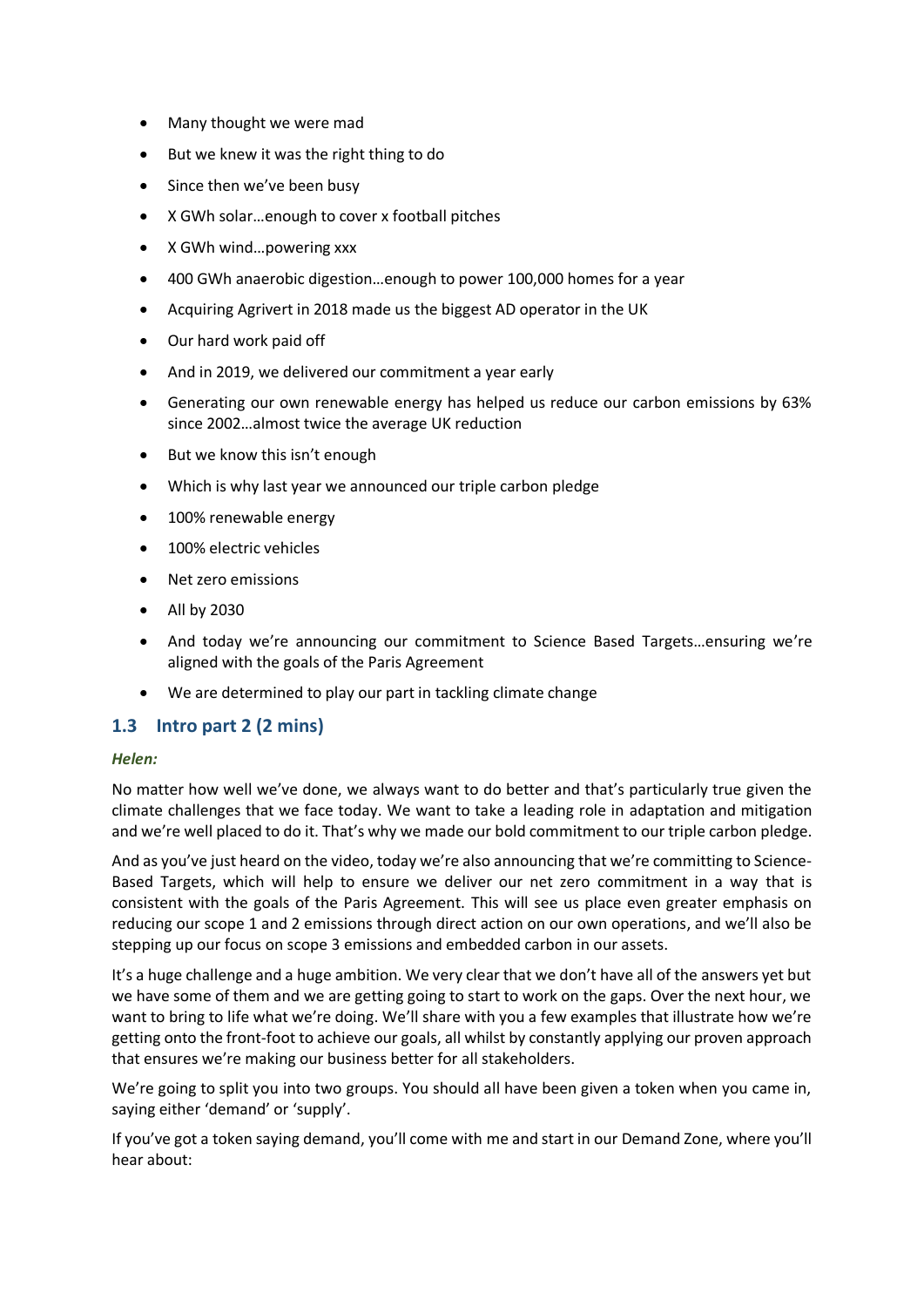- Our plans for electric vehicles
- How we're factoring carbon and energy into our asset design function
- The role technology innovation will play in reducing our energy and carbon emissions

#### *Andy:*

If you've got a token saying supply, you'll come with me and start in our Supply Zone, where you'll hear about:

- Our plans for further renewable energy self-generation and corporate power purchase agreements
- Our anaerobic digestion and biogas operations and the platform they give us for further growth
- The ways we're engaging with the energy flexibility markets

## **2 Supply zone**

### **2.1 Self-generation and PPAs (6 mins, Neil C)**

#### *Either Jess Alce or Emma Long (wearing high vis jacket and PPE)*

Hi everyone, I'm [Jess/Emma] and I'm a renewable energy engineer busy [commissioning our 8<sup>th</sup> food waste plant at Derby using autoclave technology / I'm running our Southern Bioresources plants and previously ran our two Birmingham food waste plants]. For the Severn Trent Group, energy is our second largest controllable cost after people. In 2015, we set a bold ambition of supplying the equivalent of 50% of our electricity needs from our own sources of generation. At the time, we didn't know exactly how we would do it, but we took some risk and invested at pace in a range of renewable projects, taking advantage of the incentives available at the time.

#### *Poster showing how we've achieved our 50% target.*

We've made targeted investments in onshore wind, solar and hydro assets at our energy consuming sites taking advantage of the incentives available to us and landbank we owned. However we've also stayed true to our strategy by focusing most of our investments in our area of unique experience and distinctiveness, anaerobic digestion. The great news is we've delivered our ambition, having reached the 50% milestone a year early, as already announced in our half year results and with our monthly run-rate at 54%.

This puts us way ahead of our peers on self-generation, both within the water sector and beyond which protects us from long term price volatility and contributes to our wider environmental commitments.

#### *Poster showing how our self-gen numbers compare to others, both in our sector and more broadly.*

Our approach has bolstered and delivered scale and capability in our stand-alone food waste business both through the assets we've developed and the acquisition of Agrivert. Across our Bioresources and Green Power businesses, we're now the largest owner and operator of anaerobic digestion plants in the UK. The Government's draft Environment Bill going through Parliament at the moment promotes a strong recycling and renewable heat agenda and favours anaerobic digestion over incineration. In the food waste sector, we're now a top 3 player and are set up for future growth in this rapidly expanding market. You'll hear more about that in one of the other breakouts.

#### *Neil Corrigall (wearing high vis jacket and PPE)*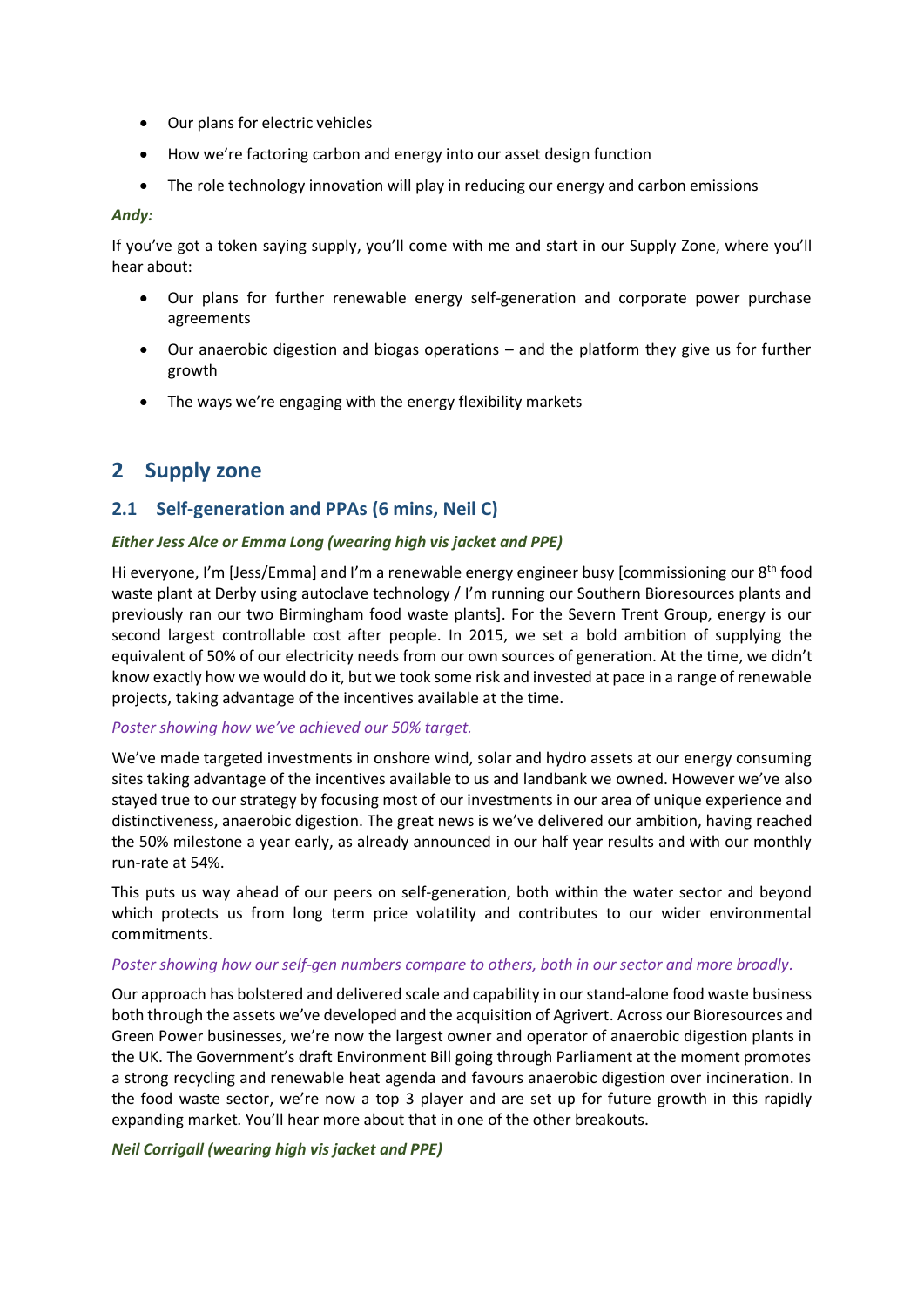Thanks Jess. We have now gone further by committing to source 100% of the energy we consume from renewable sources by 2030. Once again, we've applied ourselves and through some very effective sourcing work and commercial negotiation we can get there by buy green REGO-backed renewable energy. We'll start next month and expect to deliver this pledge 10 years early!

Great news, I'm sure you'll agree, but it's by no means the end of the story. Our goal is to reduce our reliance on 'buying green' by doing more self-generation (where the projects and economics make sense) as well as entering into dedicated power purchase agreements (PPAs) where we can support investments in new renewable generation assets, but on someone else's balance sheet. In this way we can make a more direct contribution to tackling climate change and in a way that makes good business sense. I'll just take a minute to highlight the underlying reasons that put is in a very strong position.

- Firstly, we have a range of energy intensive assets with a steady, predictable energy demand but where we might not own or have access to developable land nearby. Depending on the local situation, it may be better for someone else to take on the development risk through a 'private wire arrangement' where they can invest in developing land and assets to produce renewable energy with us playing the role in the project of a secure long-term offtaker of the energy. For us it means we can support investments in more localised renewable generation, avoid some of the grid charges and limit our capital commitments.
- Secondly, operational resilience is a huge focus for us. Our customers quite rightly expect it. We are dependent on power and dedicated 'behind the meter' power generation is great in providing an alternative to grid power particularly as the range of flexibility services and technologies improves, which you'll see in another breakout.
- Last, but not least, the economics stack up. Whilst PPAs aren't strictly self-generation, in the PPA deals we're working on we have high credit quality as a counterpart for renewable developers to secure financing against and build out the assets. By providing an offtake commitment we can secure favourable deals. Net-net, the energy we can buy from private wire assets, especially those supplying behind the meter, is substantially cheaper than the full cost of grid supplied energy. We see this even more so when the solar or wind assets are oversized compared to our own needs and able get better economies of scale.

We've currently identified opportunities for around 10-20% of our electricity needs potentially coming from PPAs across our estate.

#### *[Map spread out on table showing where we've identified PPA potential based on large using sites.]*

Now we're not going to implement all of this in the next five years, but nevertheless its overall potential is to reduce our energy bill by a few million per annum. A prize worth going for.

We're currently in discussions with several providers who are doing detailed analysis on some of our sites. We can't share details at this point but, if all goes well, we are hopeful of being able to make an announcement in the next couple of months.

[If we can, we'll announce the Strensham PPA at this point.]

### **2.2 Flexibility (6 mins, Howard Perry)**

*Creative plan for this session is to have three screens in the breakout area which will be showing relevant images/data throughout. We also plan to link one screen to a live elec trading platform so we can see how prices move real-time – a great way to illustrate some of the points in the script and bring it to life.*

*Howard:*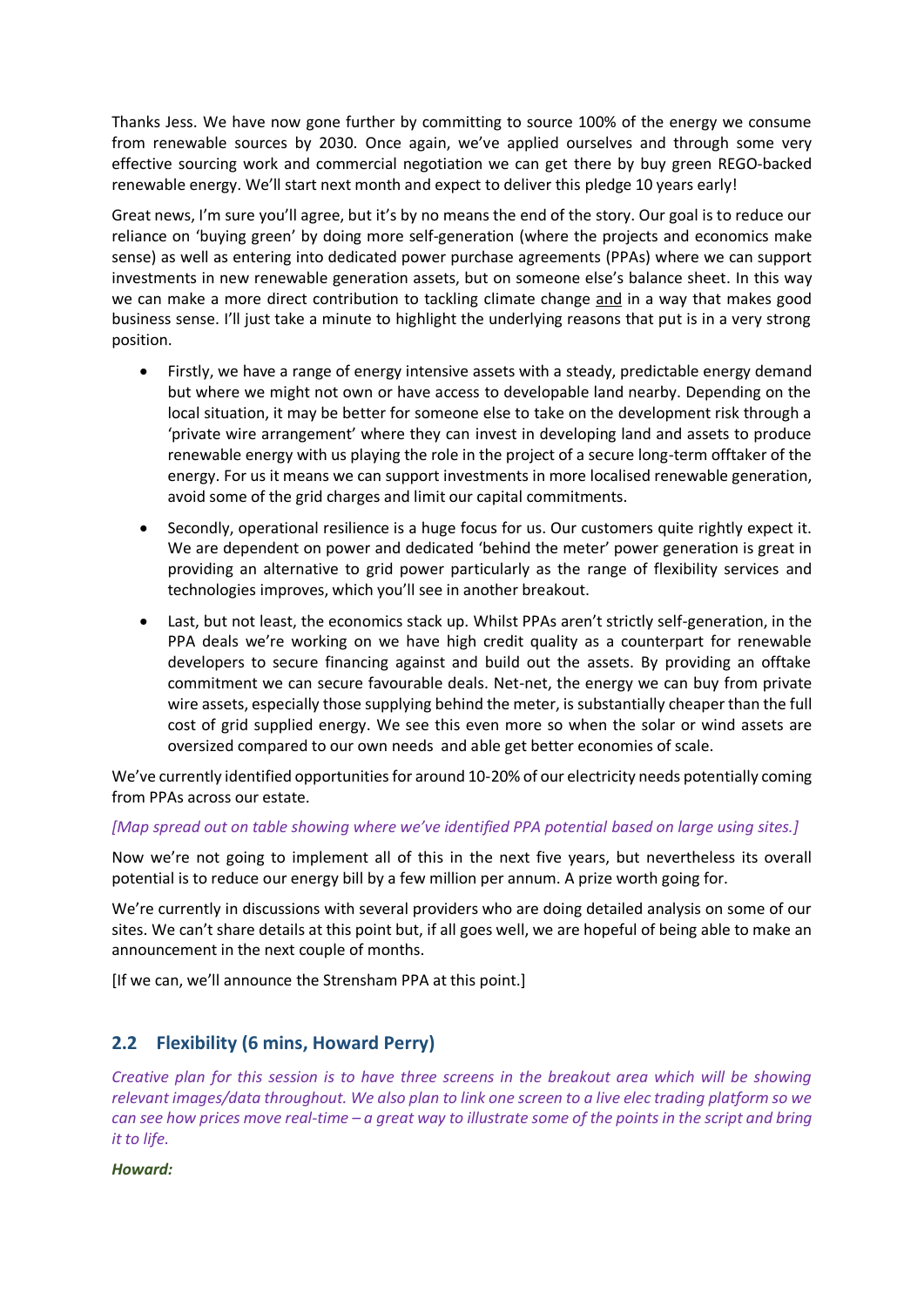The low-carbon energy system of the future will be built around much more intermittent and decentralised renewable generation than now. And this is going to create new challenges, but also new opportunities. Unlike the gas fired power stations that provide much of the UK's power today, many types of renewable generation can't easily be turned up and down – they generate power when the sun shines or the wind blows. And this makes it much harder to balance supply and demand across the electricity network.

What this means is that we – the UK – are going to need to introduce more flexibility into the energy system to help balance supply and demand. In fact, the Committee on Climate Change cites additional flexibility as one of the three key things required to decarbonise our electricity supply. It also means there will be greater power price fluctuations to be navigated and new opportunities to provide flexibility services to the grid. The good news is that the nature of our assets and operations makes us very well placed to take advantage of both – and, in the process, make a real contribution to the UK's energy transition.

We're currently actively looking at three main flexibility technologies, all at different stages of technical and commercial viability: demand side response (DSR), batteries and hydrogen. I'm going to talk briefly about each one.

First, **demand side response** – which basically means adjusting your electricity demand up or down to counteract an over- or under-supply of electricity in the national grid. This is a highly effective, tried and tested and commercially attractive way to provide flexibility. And the good news is our assets lend themselves to demand side response very well because we have a degree of discretion over when to pump our water and treat waste water – more discretion than most companies would have over their operations.

We've been using demand side response for a number of years now. For example, during winter Triads (the periods of peak demand and very high prices over the winter), we typically reduce our demand to around 40% of normal levels, which saves us around £2.5m a year. We also operate 'frequency response' on several sites – thousands of little up/down switches with no impact on process. The investment in the control equipment we use to enable this pays back within 2 years.

Now, Triads are ending after 2021 and National Grid and local distribution network operators are revising all their market-based flexibility mechanisms. New ones are coming down the line and, while we're not completely sure what they'll look like yet, we're confident we'll be well placed to benefit.

The second flexibility technology we're looking at is **batteries**. Quite possibly you'll have heard a fair amount about batteries lately – whether because of Elon Musk's ventures or various other high profile initiatives. We think batteries are going to play a crucial role in the future energy system, to store electricity generated from renewable assets until it's needed. But in spite of the hype, it's still early days and the economics are not yet compelling in most cases, with paybacks typically longer than 10 years.

But we want to be ready for when the economics improve, which is why we're doing a number of trials – such as this one with Centrica at Loughborough, which will tie in with our existing solar generation there. We're going to learn by doing so that when the time is right, we can roll out batteries at scale and pace across our assets.

The final flexibility technology I want to talk about is **hydrogen**. Many commentators see hydrogen playing a prominent role in the UK's future energy system in multiple ways – including as a zero-carbon source of storable power. However, the technology is still a long way from being technically or commercially viable: it is currently difficult to store and can be expensive to generate.

That said, it's another area where we have a natural advantage. For example, we use vast amounts of energy removing ammonia and supplying oxygen into waste treatment. Theoretically we could produce hydrogen, use oxygen for our secondary sewage treatment and reduce the ammonia in our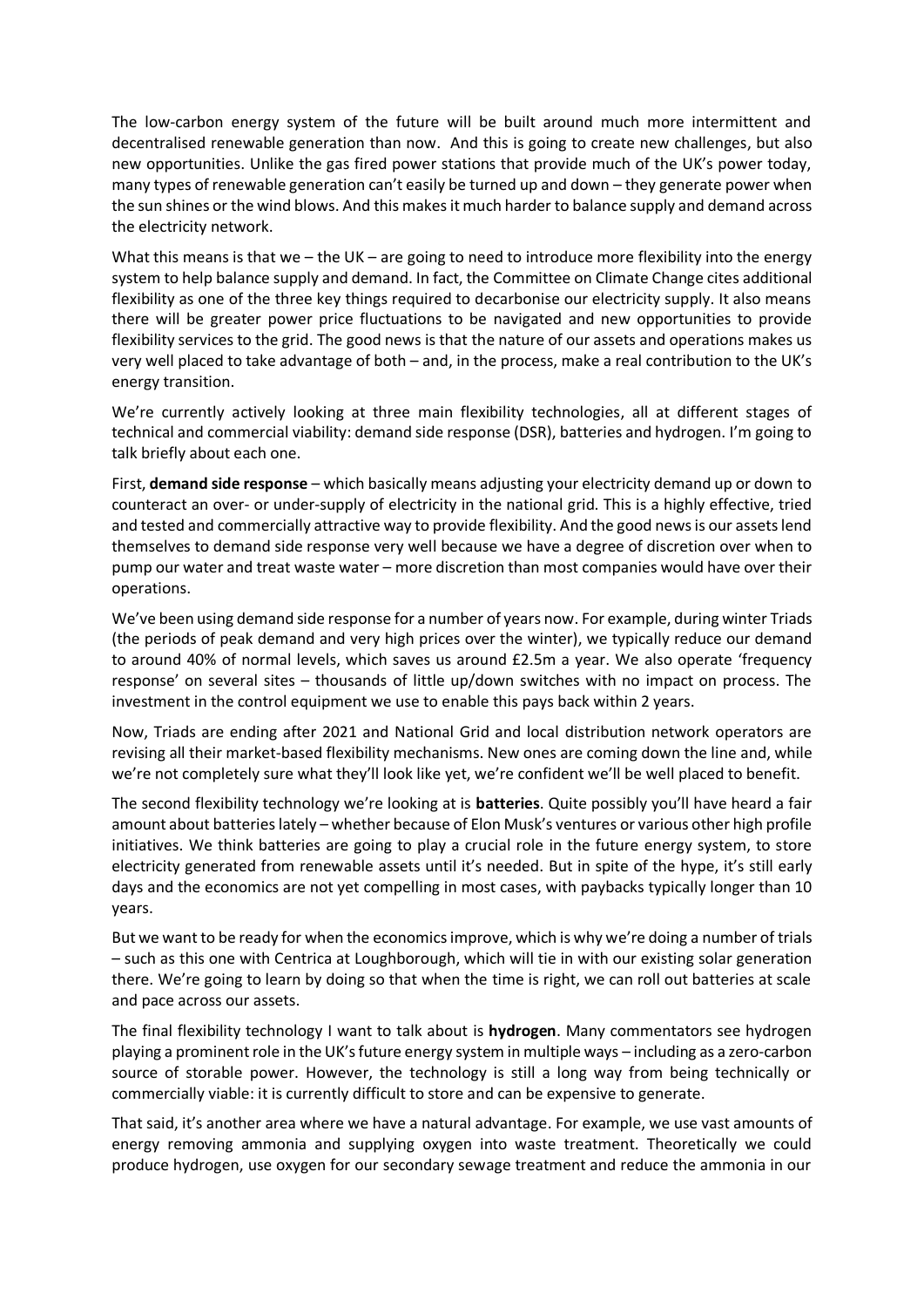liquors. We're going to trial this using some (future proofed) EU co-funding. Hydrogen may also play a role in renewable heat and transport, and we could also play a role in these areas.

**To conclude**, flexibility is going to play an increasingly important role in the future. We understand the landscape from our longstanding strategic focus on energy management and generation and this puts us in a great position to take advantage of new commercial opportunities and, in the process, play a positive role in decarbonising the UK's energy system.

### **2.3 Anaerobic digestion / biogas (6 mins, Leah)**

#### *Leah:*

Good morning, I'm Leah Fry and I head up our Bioresources business.

As Andy stated in the intro, we're very proud of our AD business and extremely excited about the opportunities we have to do more commercially as the new competitive market develops and to do more to support our triple carbon pledge.

We got into anaerobic digestion 60 years ago because of our geographical location – we're landlocked. It meant that we couldn't dump our sludge in the sea like others and had to spread it all on land. A costly process and, with necessity being the mother of invention, we got into AD. It a brilliant process for us and the environment.

It reduces the volume of solids that we are left with at the end of our waste treatment processes which means lower transport and spreading costs – great commercially.

It produces an end-product (we call it cake but you wouldn't want to eat it!) that's a great fertiliser – great for the environment.

It captures methane that would otherwise escape to atmosphere – which means we can use it as a green fuel and avoid methane's damaging greenhouse gas effects.

Our Sewage Treatment works produce a lot of sludge – around 4.2m tonnes a year. That's over 11,000 tonnes per day. Our customers are a productive lot! So, we now have 26 AD plants and we've got good at it: we're the frontier company in the last price review.

#### *Pull down map showing where all our sludge AD plants are and point to weight illustrating how much sludge we treat.*

We're looking all the time to utilise our competence in innovative ways.

We stepped into crop digestion about ten years ago. We own about 600 acres of land near our sewage works in Nottingham that can't be used to grow crops on for human consumption. We were growing crops there to feed a dairy herd – not the most environmentally friendly or commercially sharp thing to do. So, we took technology from Europe and built a plant using crop as a fuel for AD. We've doubled the size and improved the yield by 15% through process improvement, biological enhancements and investment in bigger assets. It's now one of the largest and most successful in the UK. Sadly, there's no immediately attractive growth available in crop but we keep our eyes and ears open.

#### *Pull down map overlay showing where our crop waste AD plant is and point to weight illustrating how much crop waste we treat.*

Given this success, we were on the look-out for more opportunities and decided in 2013 to move into the food waste AD business. We saw this as a strategic play given society's increasing desire and willingness to separate waste streams at source rather than sending it all to landfill. We built a couple of plants near Birmingham and have a third in commissioning in Derby – and then in 2018 we acquired five more AD plants from Agrivert. We now have 0.5 million tonnes of food waste capacity.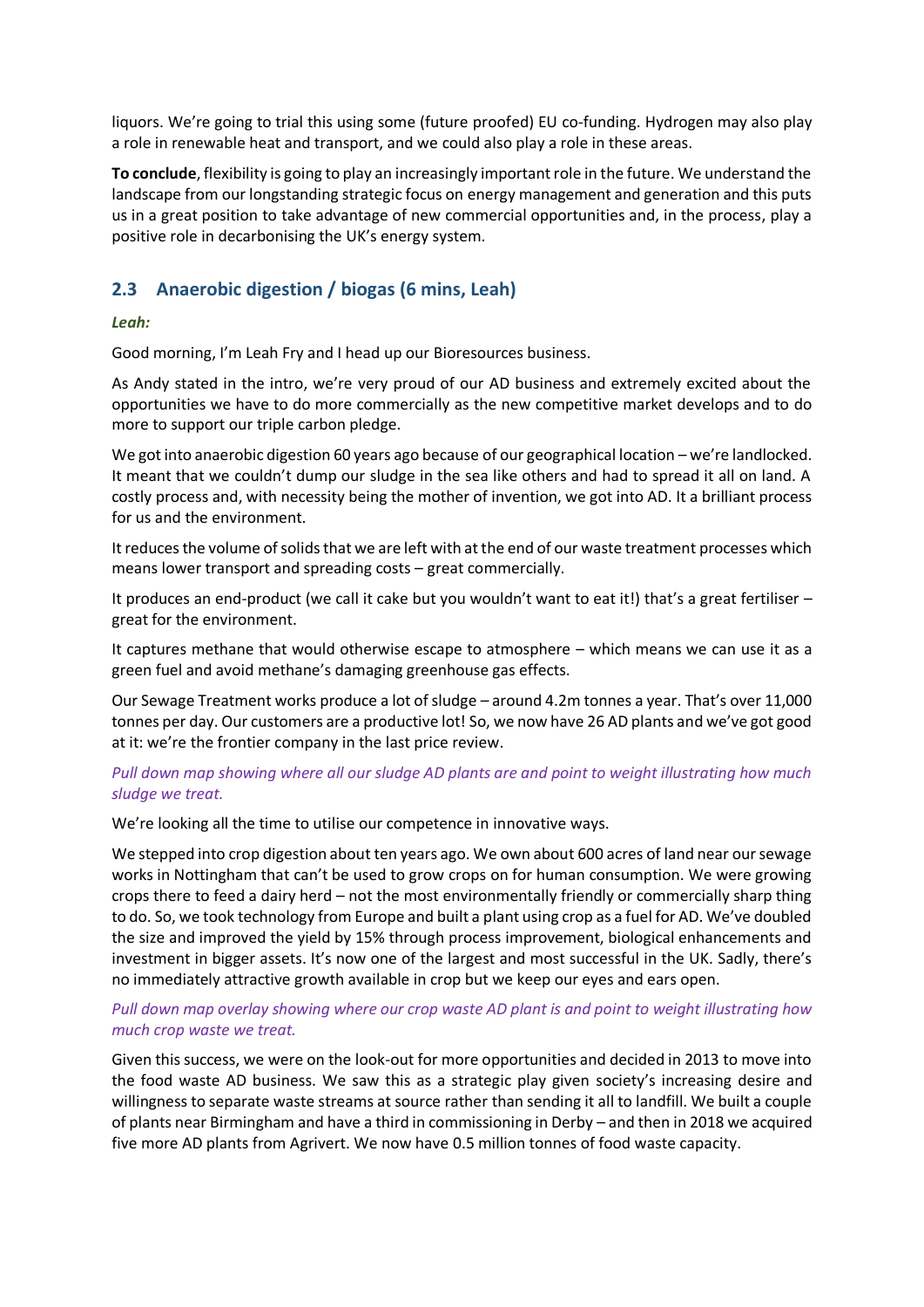#### *Pull down map overlay showing where our food waste ADs plant are and point to weight illustrating how much food waste we treat.*

Together our Bioresources and food waste plants make us the biggest AD operator in the UK. We are on track to deliver over 400GWh of Renewable Energy from 34 AD sites this financial year. This is enough to power around 100,000 homes for a year. We use this energy to directly power our sites wherever possible and it accounts for around 44% of our energy use as a company – which makes it comfortably the single biggest contributor to delivering our renewable energy and net zero commitments.

#### *Opportunity to switch to new speaker?*

We're proud of that but not content and we continue to strive for more.

In the sewage sludge market, we're delighted that Ofwat have taken steps to develop the Bioresources market and in AMP7 they implement a different regulatory regime. Severn Trent is a strong advocate of the power of competition. In the right market conditions it's a great way to generate efficiency and stimulate innovation. We embrace the opportunity to compete with others for so-called 'trade-waste' and other companies' sewage sludge – the more we can bring in the more energy we produce and the more money we can make. We're passionately focused on being the 'go-to' company for trade-waste producers and hauliers. We're looking to invest more to create better quality cake and make more energy. In 2018 we were the first to set up a dedicate Bioresources business with its own P&L to provide the focus required to maintain our frontier position.

In the food-waste market, we're bang on strategy with mandated segregation of food waste looking likely. We presently have around 25% share of the food waste market share. If we can maintain that share of projected new market demand, and we fully intend to, it would mean we could be providing the equivalent of around 65% of STW's energy needs from AD. That's properly exciting for us and we're well up for making it happen.

#### *Chart/poster showing our food waste market share versus others?*

Finally, as the Government steps up its focus on renewable heat, as a large AD producer we are fantastically positioned to play a role – and can pivot in multiple directions. We currently use our biogas to produce a mixture of renewable electricity and grid quality green gas. In future, depending on how the UK renewable heat strategy develops, we have options to dial up our electricity generation, inject more gas into the gas grid or even produce hydrogen.

So, to summarise. AD has a critical role to play in delivering the UK's carbon ambitions. It makes sense environmentally and commercially. We've a great track-record, we've an industry-leading capability, we've got momentum and we've got ambition. As you'll have gathered we're very excited about what we can do.

## **3 Demand**

#### **3.1 Electric vehicles (6 mins, Chris Wand)**

*We're hoping to have either an actual charging point or a mock up, potentially plus charging software. We'll also have a video playing of a scalextric car driving along from 2020 to 2030, with key stats flashing up in sync with the script.* 

#### *Chris:*

Good morning, my name is Chris Wand and I head up our supply chain and logistics function. I'm also in charge of our electric vehicles roll out strategy.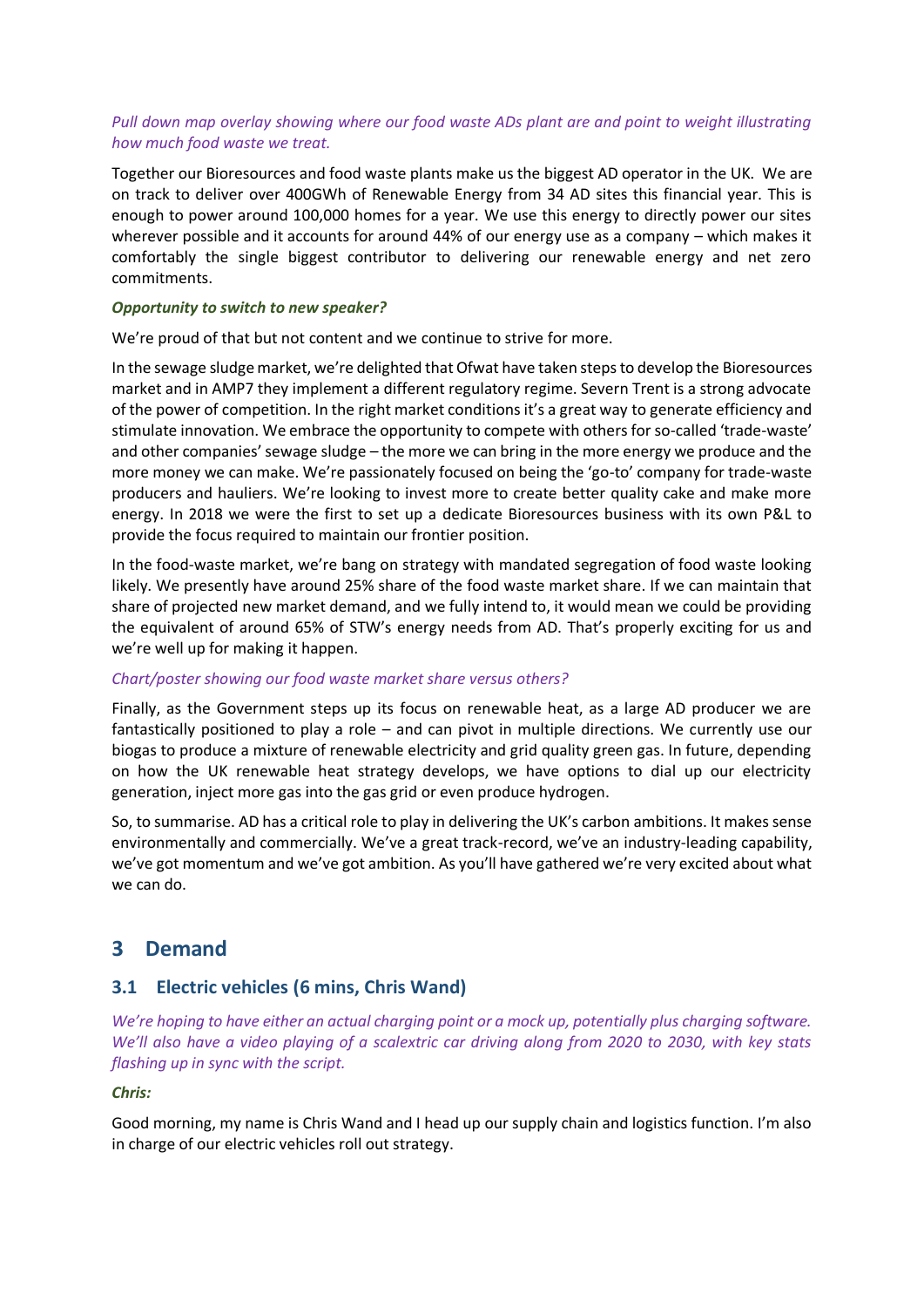As Helen said in the introduction, our number one priority for delivering our net zero commitment is to reduce our scope 1 emissions. Our vehicle fleet is responsible for around 5% of our scope 1 emissions and so reducing them directly, rather than by offsetting them elsewhere, is really important to us.

We have already started taking action to reduce our transport carbon emissions, buying low emission diesel vehicles, trialling electric vehicles and fitting additional particulate filters to our HGVs. We now want to take this to the next level and last year we committed to switch our entire fleet to electric.

It's a bold and ambitious move, but one that makes sense from both an environmental and operational perspective:

First, EV performance and cost are improving rapidly and forecasts for when EVs will become the norm are shortening all the time. Price parity for EVs and combustion engines is expected to be around 2025. The Government's 'Road to Zero' strategy forecasts that up to 70% of new car sales and 40% of vans sales will be electric by 2030. These numbers will likely improve further on the back of the government's recent announcement to bring forward the date for ceasing new petrol or diesel sales from 2040 to 2035.

Second, we are naturally set-up for EVs in a way that many companies aren't:

- We have a large fleet of around 3,000 vehicles that operate within a limited geography.
- We have a number of sites such as Spernal and Minworth where we generate excess renewable electricity that currently gets exported to the national grid. This presents a fantastic opportunity to charge our vehicles instead, thereby reducing load on the grid and avoiding charges.
- Many of our supply chain are based locally, creating an opportunity to share infrastructure.

Our strategy is to start with the quick wins where the EV market is more mature, such as with cars, and then progressively roll out to the more challenging areas of our fleet over the next 5-10 years.

Severn Trent Water has already made the bold decision to purchase only EV cars from now on, and will get to 100% EV in 2026.

We also plan to buy more electric vans starting from this year with small van sizes doing shorter trips. The market in this space is more immature than cars so we will still need to buy some diesel in parallel until suitable equivalent models are released. We anticipate from 2023 we will buy only electric vans and by 2030 our entire van fleet will be electric.

We're also looking at ways to speed-up roll out by doing things like reducing the amount of kit we carry so we can use smaller vans.

HGVs and tankers will be more challenging. Based on today's outlook, electric options may not be available by 2030, so we are exploring alternative low-carbon options such as hydrogen and biogas – where of course we have the strategic advantage of producing our own.

We also need to put a charging infrastructure in place and have already signed off plans to install over 300 charge points across over 65 sites over the next 18 months. By 2030 we plan to have installed around 1,000 across 100 sites. On many of these sites we generate excess renewable energy, creating a truly green cycle.

Our EV strategy is likely to cost up to £2m extra capex in the next few years but will deliver whole life cost benefits from 2022, lowering our operating costs through AMP7 and beyond.

We are also talking to our supply chain about their plans and looking at where we can work together to go faster.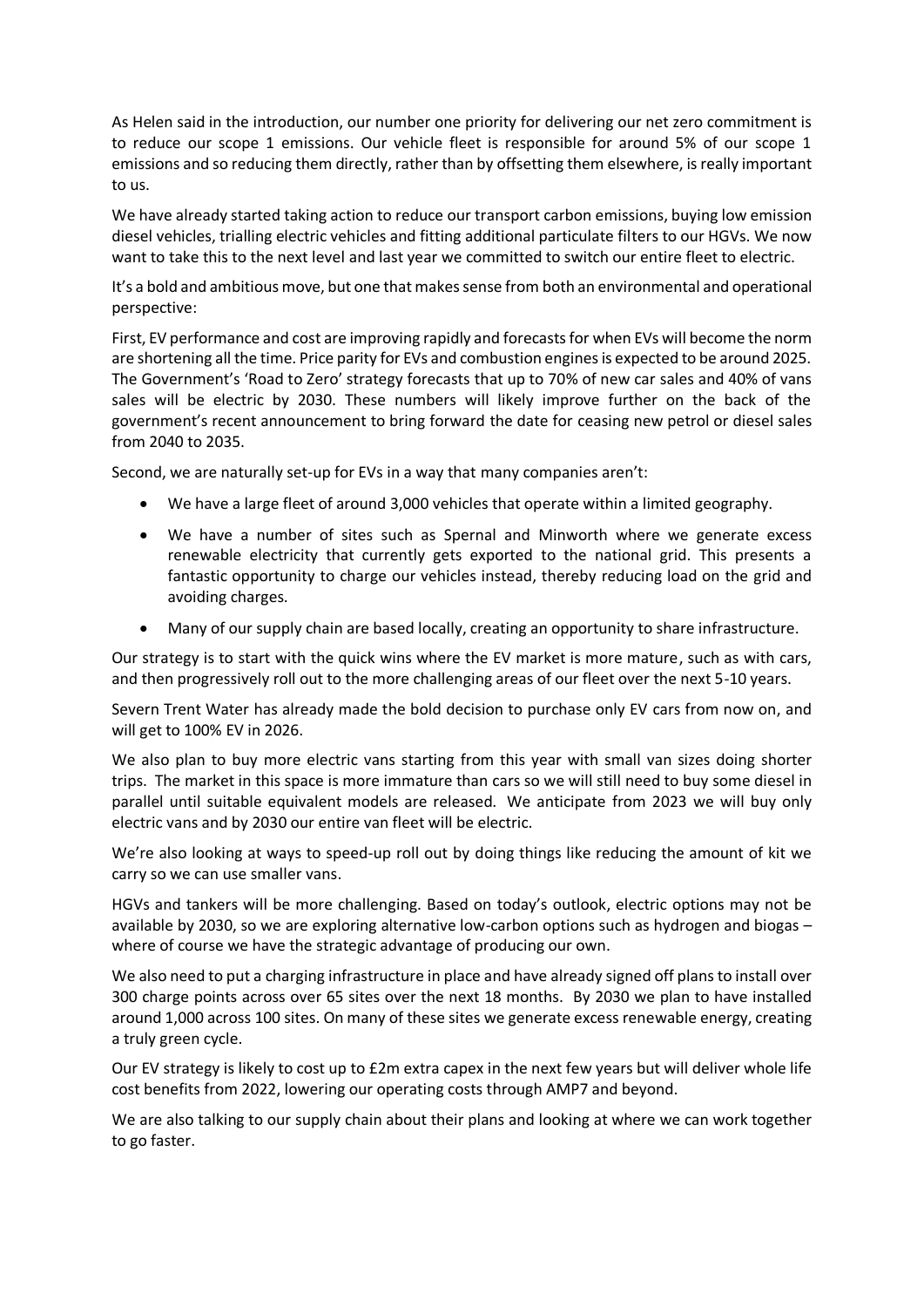Now another vital part of our EV strategy is to bring our colleagues along with us on the journey. We want them to be excited and proud of our commitment and confident that our strategy will help them do their jobs better. And the great news is that they are, with a recent colleague survey showing the clear majority are happy or very happy with our commitment.

To conclude, our electric vehicle strategy is a key part of our net zero commitment that also makes good business sense. It will make an important contribution to reducing our direct carbon emissions, and puts us on the front foot to benefit from the electric vehicle revolution.

### **3.2 Asset design and supply chain (6 mins, Frank and others)**

#### *Frank:*

Hello, I'm Frank Thompson and I head our newly created asset design function. In this session we're going to tell you about the critical role that design has in delivering our carbon triple pledge and science-based targets.

- We operate and maintain billions of pounds worth of assets which consume and emit carbon. The decisions we take on how to design, build and maintain our assets have a huge impact on our carbon footprint.
- Over past decades energy has been relatively cheap and freely available. Naturally, designers have increasingly used energy intensive solutions to meet increasing customer and environmental needs. We are now in a new era where this has to change. To make this happen, we have insourced design this AMP – the only water company to do so. We did this to give us total control of the assets we create and renew to enable us to place a greater emphasis on carbon and energy.
- The assets we design will be in operation for decades and building them with low energy and carbon is crucial for the environment and we can see it will also reduce our costs.
- We'll now talk you through some examples that illustrate how we're doing this.

Let me introduce you to Mike who'll tell you about what we're doing in our waste treatment programme

#### *Mike Busby, Design Manager, Waste Treatment*

- XX% of our energy usage is associated with treating waste water.
- We have a significant environmental programme to enhance watercourses in our region by improving the quality of the discharge from our Sewage Treatment Works.
- One thing we're doing is wetlands as a nature-based solution. These are a series of ponds that act as a filtration system and give us low operational and carbon costs. They don't require major construction and avoid the need for additional treatment processes. These avoid both carbon emissions and energy consumption.
- Sometimes we can achieve the same outcome by rationalising our assets by transferring flows to another site. This streamlines our operations and at the same time reduces our processes and energy consumption.

I'll handover to **XX** who can talk about how we can reuse existing assets.

#### *TBC:*

- It's not always about building new assets but reusing what already exists.
- We had a sewer flooding problem in XXX and we needed to create more capacity in the network.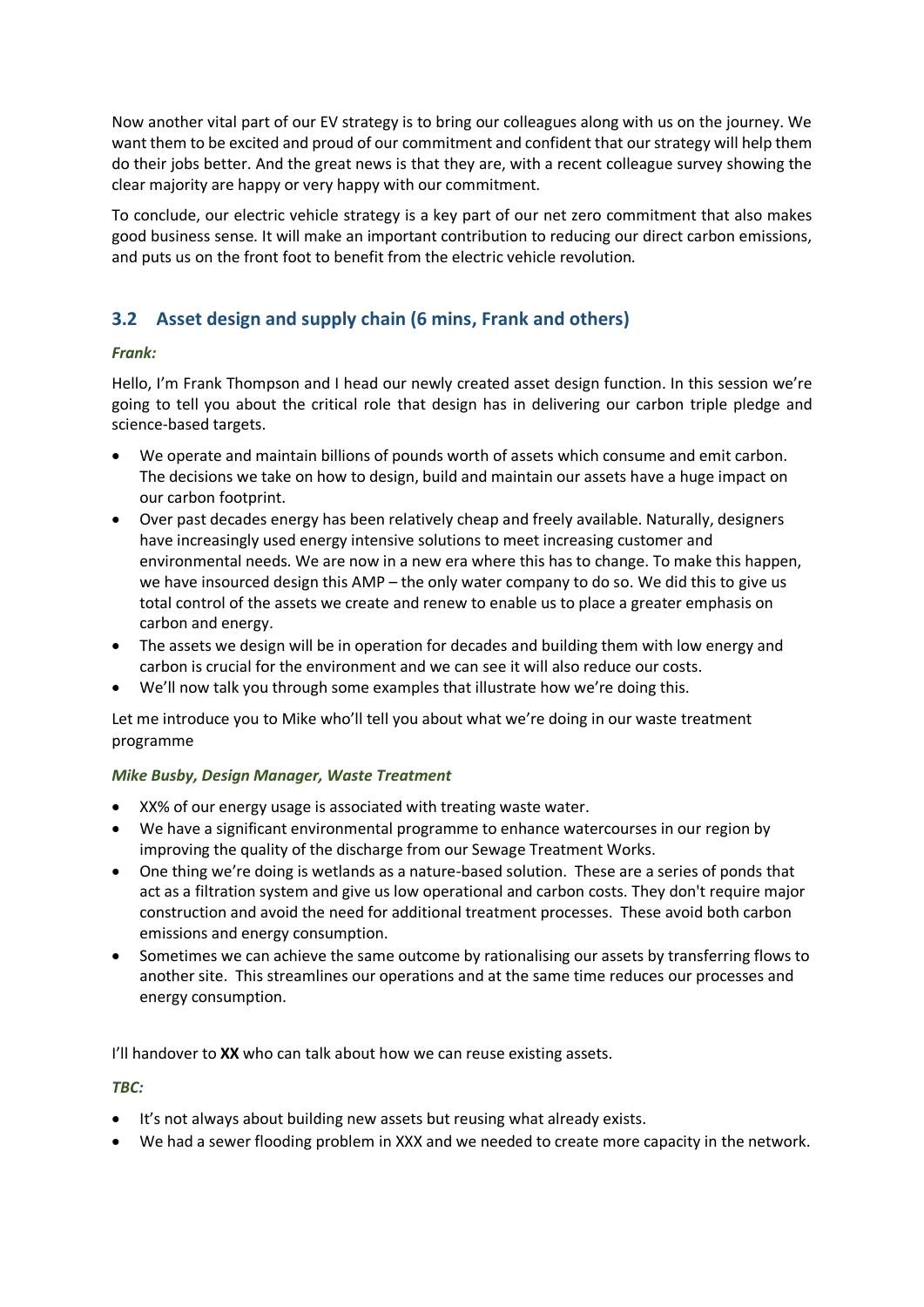- We identified an unused underpass and with a bit of lateral thinking we were able to convert it into a gravity sewer.
- This avoided building a concrete tank and pumps so we were able to reduce the carbon and energy consumption and it was also cheaper. We gained as we have the best solution and the local authority gained as they don't have an unused asset to maintain.

Nikki is now going to tell you about off-site manufacture:

#### *Nikki Riches, Design Manager:*

 We have over 200 dosing rigs which put chlorine into drinking water ensuring it's good to drink…….and here's a scale model printed using 3D technology.

#### *Show scale model*

- We've developed a design which means this equipment can be constructed off site.
- Our design has reduced the amount of concrete needed by bringing equipment into a kiosk. Constructing these off site reduces the number of site visits and deliveries of components to each site which all contribute to reducing the carbon footprint.
- This also results in time savings on site meaning that the construction of the project is reduced so we won't have heavy diesel construction plant working for long than necessary
- We are now investigating the use of solar panels onto the kiosks.

I'll pass you to Aaron to talk about the impact of our water mains programme:

#### *Aaron Dhadli, Design Engineer:*

- Improving our water network is a huge part of what we do.
- Bursts and Leaks have two environmental impacts; firstly, water has an embedded energy cost in its production and, secondly in the methods we use to renew our network.
- The typical construction approach is to open cut, where you excavate a trench the entire length of the new main install the pipe and backfill. This results in large areas to reinstate, using tarmac and stone which have high embedded carbon.
- Our design incorporates slip-lining, a trenchless solution where the new smaller main can be fed through the existing pipe

#### *Show physical example of pipe.*

- This only requires digging out small pits which dramatically reduces the stone required to fill the excavations and the tarmac to reinstate the roads. This reduces the raw materials we're using as well as the transport costs.
- We believe we can design no-dig solution for XX% of our water mains projects.

I'll now pass you back to Frank

#### *Frank:*

- I trust that you found those examples interesting and insightful and enjoyed hearing directly from some of our super talented design experts!
- You can see that by owning the design of our assets we can bring the right mindset and creativity to bear immediately. This gives us the edge we need to reduce the energy and carbon embedded into the design and build of our assets and processes.

## **3.3 Technology innovation (6 mins; Pete Vale + Albi Lamaj, Innovation Exploitation Lead)**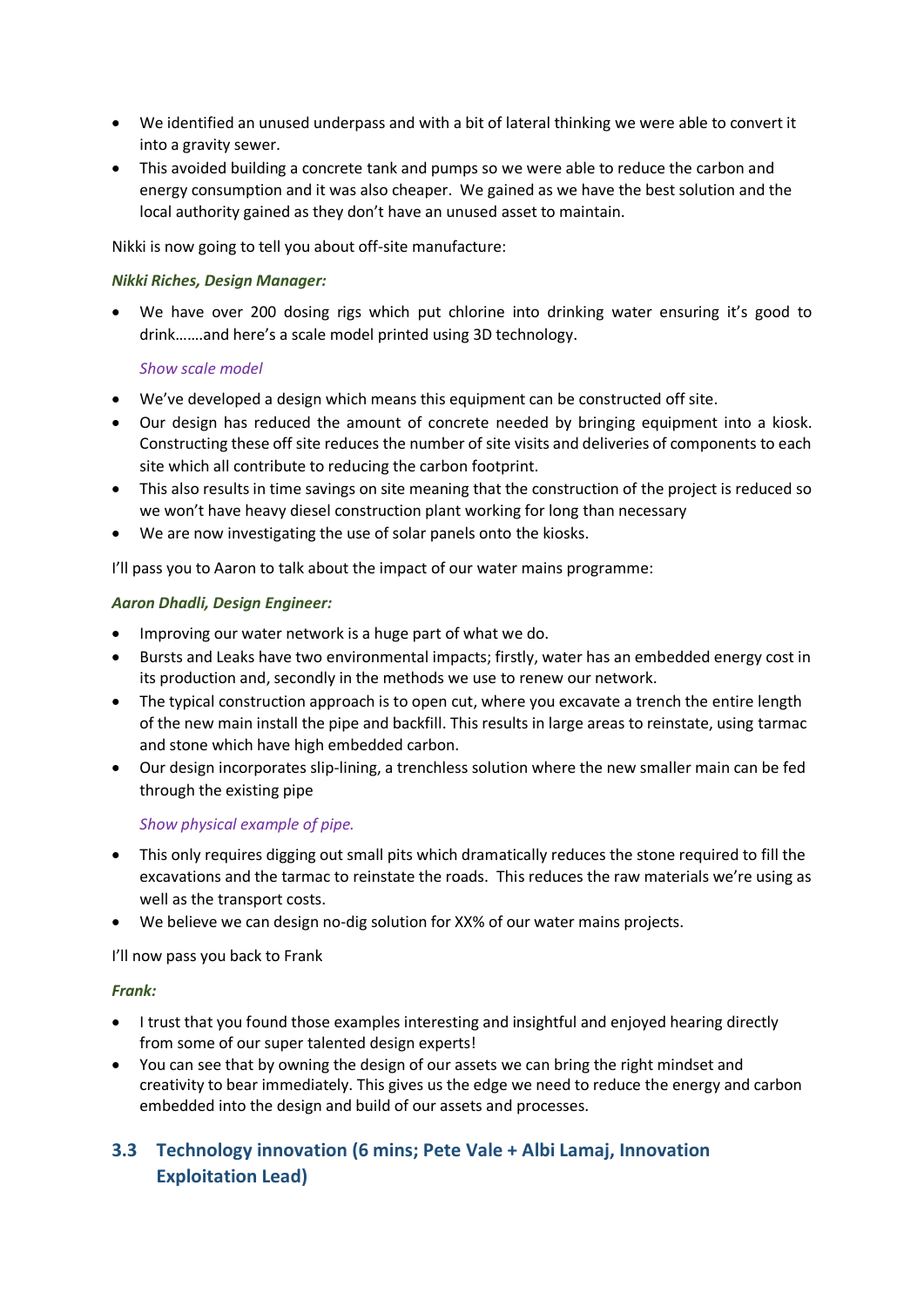#### *Pete:*

#### **Intro**

In the other breakout sessions you'll have heard or will be hearing about some of the exciting activity already underway to deliver our carbon commitments. But we know that our journey to achieve net zero emissions by 2030 will also require technology innovation. And while we don't have all the answers yet, we have well developed plans and a strong pipeline of innovations coming through.

#### *Show innovation funnel*

I want to talk about two things that are going to make a particularly important contribution to this.

#### **Spernal**

#### *Play drone footage of Spernal in the background (footage has been shot and will be edited by Chris)*

The first of these is our industry leading resource recovery and innovation centre located on our Spernal wastewater treatment works near Redditch, which some of you will be visiting tomorrow. This research centre and testbed, which cost £5m to develop and is the only one of its kind in the UK, opened in autumn 2019 and allows us to run large scale technology trials in a way that simply wasn't possible previously.

We can pick up wastewater from multiple points of the wastewater treatment plant and safely return the trial effluents to the treatment works for further processing if required. We even have a gas bag and flare installed so we can evaluate renewable energy opportunities. A laboratory on site allows us to run bench scale experiments to support the demonstration trials.

We're using Spernal to test a wide range of technologies and processes, current trials include:

 Enhancing our primary treatment process by using very small bubbles of air to separate the solids from the sewage through flotation, rather than settling the solids out in a tank as we currently do. This more efficient separation process will improve the energy balance on our works in two ways; 1) we will produce more of the energy rich solids that, as you've heard, we can feed to our digesters to make green gas and fertiliser, and 2) we reduce the energy required for the second stage of sewage treatment as we've cleaned up the sewage to a greater degree in this first stage.

#### *Show pictures of Spernal EPT trial plant*

 Developing reactive media technology to polish the treated effluent from our small rural works, in order to remove the phosphorus that remains before it is returned to the river. This will avoid the need to use expensive and corrosive chemicals to remove phosphorus from the wastewater and address the issues around transport and storage of chemical at these more remote rural sites.

#### *Show media samples of the reactive media*

Within the next few weeks we will be commissioning a trial of a novel membrane technology that if successful will allow us to deliver oxygen to the treatment process in a much more energy efficient way than the process we currently use – compressed air to create bubbles.

#### *Show pictures of the MABR technology and a membrane sample*

Spernal further cements our position as a sector leader on innovation and will help us to secure further innovation funding from sources including the EU's Horizon 2020 and InterReg research programmes, Innovate UK and the Carbon Trust. In this AMP we have secured direct grant income of £2.4 million and leveraged funding of £37.5 million – and we expect to do even more in AMP7.

*Albi:*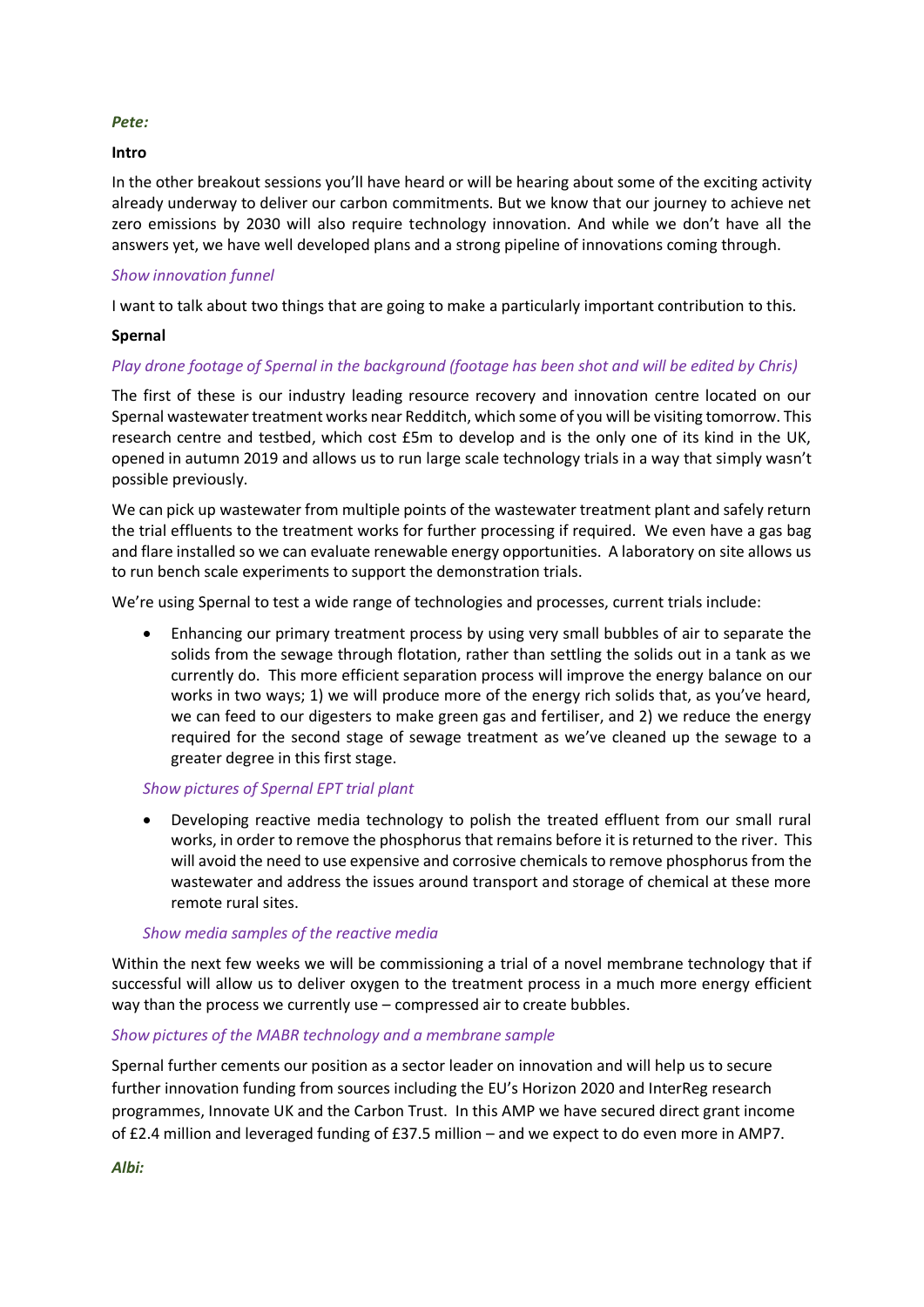#### **AnMBR**

Thanks Pete. Good morning everyone, my name's Albi and I'm our Innovation Exploitation Lead.

The second thing we want to talk about is our work on a process called an Anaerobic membrane bioreactor (AnMBR).

Approximately 90% of Severn Trent's energy consumption is used on our operational sites, with roughly half of this used by our wastewater treatment sites. The conventional way of treating sewage uses blowers to pump oxygen into the treatment tanks. This is very effective and produces very high quality effluent…but it also uses a lot of energy and chemicals and produces greenhouse gas emissions such as methane and nitrous oxide. We've got better and better at this over the years and have increased efficiencies and reduced costs. But, there are diminishing returns. So, we thought – what if you didn't need oxygen at all?

We've been busy working with our research partners to develop such a process and it's called AnMBR.

This technology uses bacteria that we know and understand well – indeed the same type of bacteria we've been using for years to treat sludge – we're real lovers of things 'anaerobic'. These bugs normally like to be warm. We heat our biogas digesters – efficiently, of course, using waste heat from our electrical engines. The recent breakthrough with this technology, however, is getting the process to work with the dilute cold wastewater that enters our treatment works

We've done this through sponsoring research at Cranfield University leading to the coupling of the anaerobic reactor with an ultra-filtration membrane and developing a way to extract dissolved methane from the treated wastewater. We are now at the very exciting stage of building a large demonstration scale AnMBR that we will be installing and commissioning at Spernal in early summer this year.

We currently spend approximately £15 million per a year on electricity to aerate our activated sludge plants. If we prove the viability of the AnMBR technology and over time replace all our ASPs we could potentially save all of this OPEX.

The icing on the cake is that we have also developed a way of capturing and recovering valuable nutrients (nitrogen and phosphorus) from the AnMBR effluent. Not only does this recover valuable resources and provide a potential new revenue stream it also removes the production of the very potent greenhouse gas nitrous oxide – this has a global warming effect of about 300 times that of CO2.

*Show ion exchange media and AnMBR poster*

*Pete:*

#### **Close**

Thanks Albi.

Hopefully those two examples have given you a real sense of how technology innovation is going to contribute to delivering our triple pledge – and in the process also significantly reduce our energy bill. Innovation was one of the core pillars of our AMP7 business plan and we're truly excited about the impact it can deliver, both in AMP7 and beyond.

# **4 Wrap up (Andy/Helen)**

What you've seen should give you a real sense of how we're building on our great track record of tackling climate change to date to deliver our triple pledge and science based targets – and also of how committed our colleagues are to delivering these commitments.

As we said earlier, the topics we shared with you are some of the key building blocks for us, but they're by no means the complete picture.